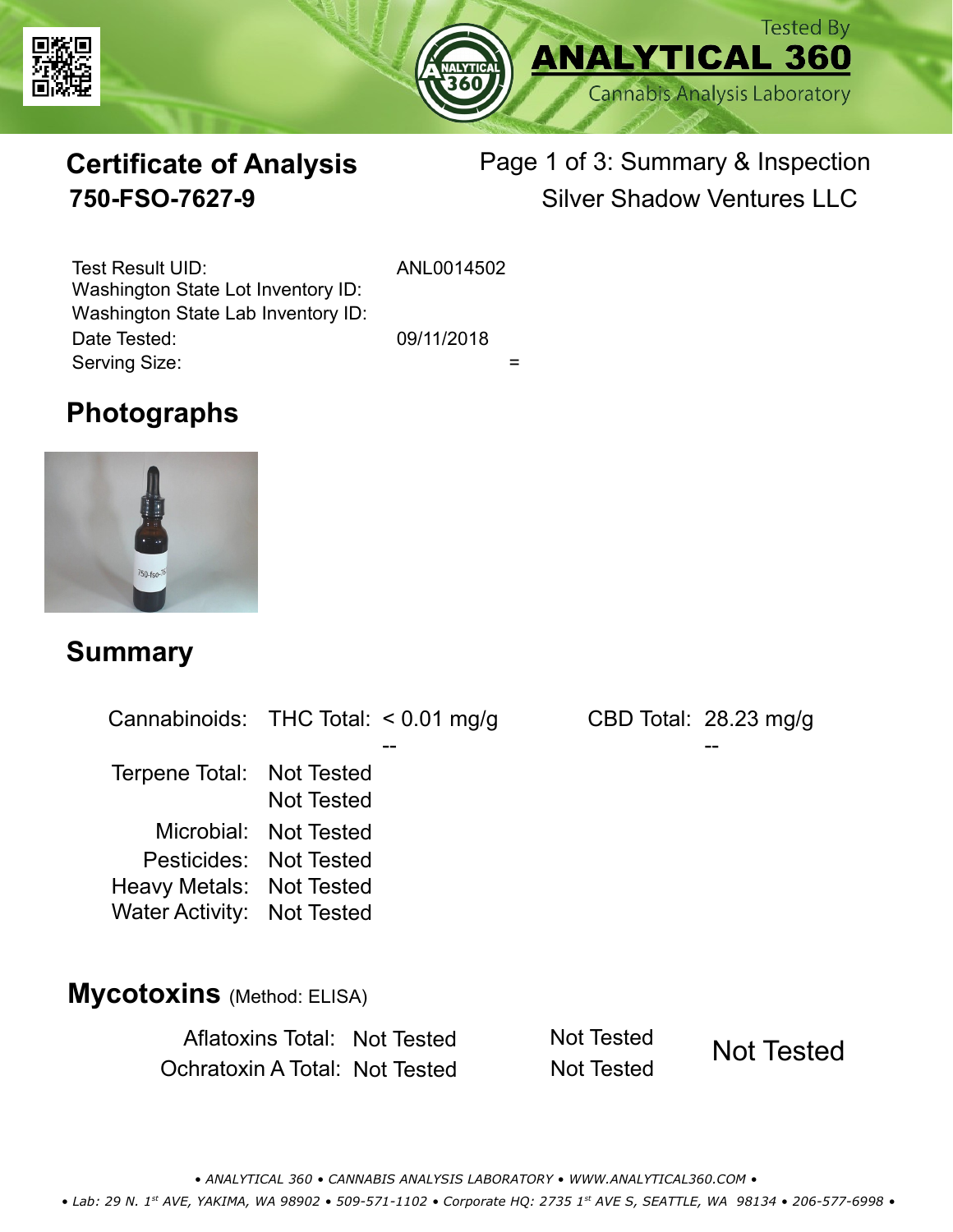



# **Certificate of Analysis** Page 2 of 3: Summary & Inspection **750-FSO-7627-9** Silver Shadow Ventures LLC

| Test Result UID:                   | ANL0014502 |
|------------------------------------|------------|
| Washington State Lot Inventory ID: |            |
| Washington State Lab Inventory ID: |            |
| Date Tested:                       | 09/11/2018 |
| Serving Size:                      |            |

### **Potency Profile (Method: HPLC-DAD)**

|                                                                                            | CBG-A                                                  | $< 0.01$ mg/g |    |
|--------------------------------------------------------------------------------------------|--------------------------------------------------------|---------------|----|
|                                                                                            | <b>CBG</b>                                             | $< 0.01$ mg/g | -- |
| <b>CBG TOTAL</b><br>(CBG-A*0.878 + CBG) <sup>1</sup><br>$\Delta$ 9-THC-A<br>$\Delta$ 9-THC |                                                        | $< 0.01$ mg/g | -- |
|                                                                                            |                                                        | $< 0.01$ mg/g | -- |
|                                                                                            |                                                        | $< 0.01$ mg/g | -- |
|                                                                                            | $\Delta$ 9-THCV                                        | $< 0.01$ mg/g | -- |
|                                                                                            | $\Delta$ 8-THC                                         | $< 0.01$ mg/g | -- |
|                                                                                            | <b>CBN</b>                                             | $< 0.01$ mg/g | -- |
|                                                                                            | <b>THC-TOTAL</b><br>(THC-A * 0.877 + THC) <sup>1</sup> | $< 0.01$ mg/g | -- |
|                                                                                            | CBD-A                                                  | $< 0.01$ mg/g | -- |
|                                                                                            | <b>CBD</b>                                             | 28.23 mg/g    | -- |
|                                                                                            | CBDV-A                                                 | $< 0.01$ mg/g | -- |
|                                                                                            | <b>CBDV</b>                                            | $< 0.01$ mg/g |    |
|                                                                                            | <b>CBD-TOTAL</b><br>$(CBD-A * 0.877 + CBD)^1$          | 28.23 mg/g    | -- |
|                                                                                            | CBC                                                    | $< 0.01$ mg/g |    |
| $+9$ -THCV + $\triangle$ 8THC + CBN + CBD + CBDV + CBG + CBC <sup><math>/2</math></sup>    | <b>ACTIVATED-TOTAL</b>                                 | 28.23 mg/g    |    |
| <b>TOTAL DETECTED CANNABINOIDS</b><br>TOTAL + THC TOTAL + CBD TOTAL + CBG TOTAL + D8THC +  |                                                        | 28.23 mg/g    |    |

(CBDV TOTAL + THC TOTAL CBN + CBC + THCV)

(∆9THC + 9-THCV + ∆8THC

1 - Cannabinoid totals are adjusted to account for the decarboxylation of the cannabinoid acids. The reported total is the amount of the activated cannabinoid that would be if all of the<br>carboxylic acid has been removed th

2 - Cannabinoids that have been activated through decarboxylation (curing/storage of flowers, or heating/cooking of edibles, tinctures, & concentrates)

*• ANALYTICAL 360 • CANNABIS ANALYSIS LABORATORY • WWW.ANALYTICAL360.COM •*

 *• Lab: 29 N. 1st AVE, YAKIMA, WA 98902 • 509-571-1102 • Corporate HQ: 2735 1st AVE S, SEATTLE, WA 98134 • 206-577-6998 •*